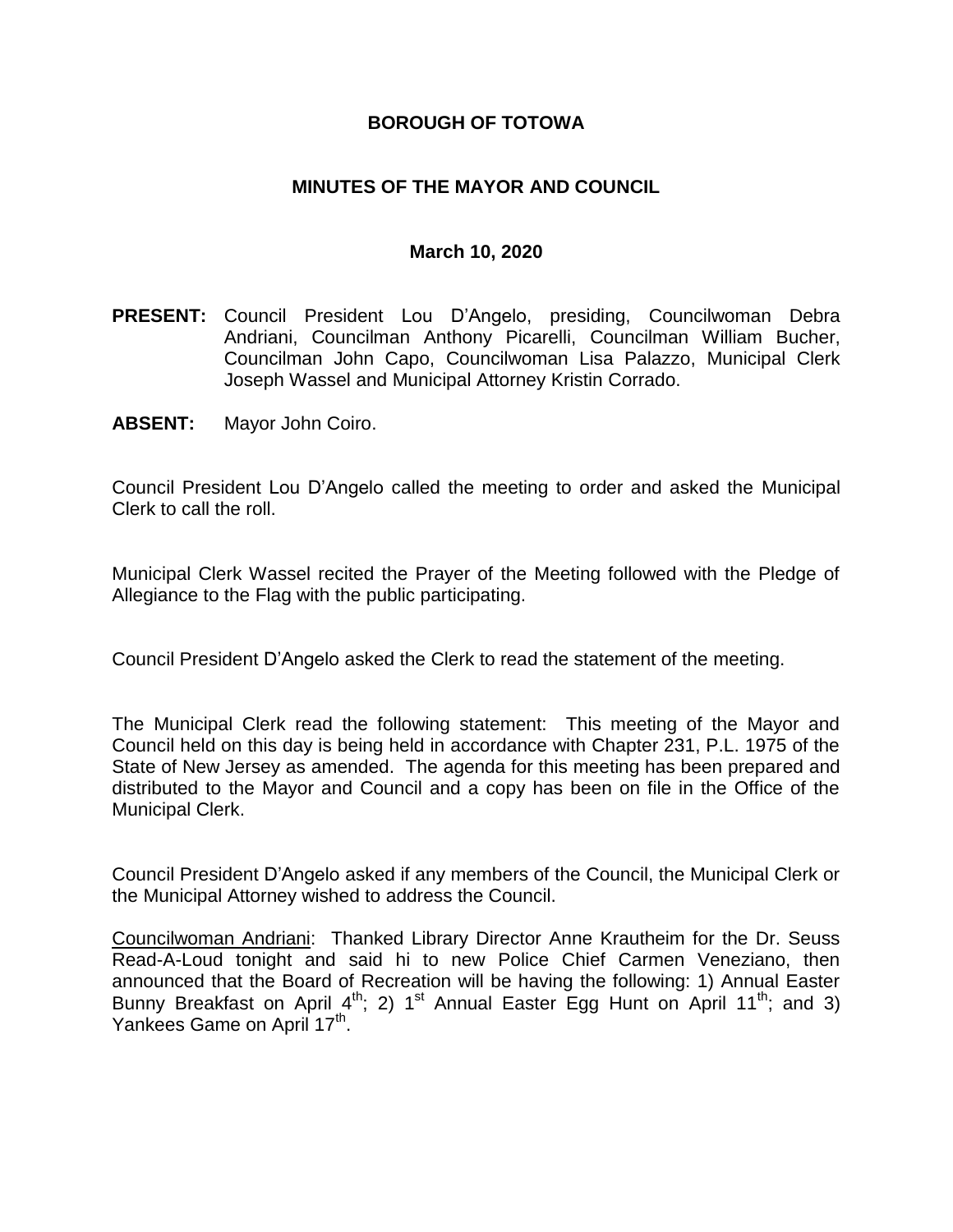# CITIZENS HEARD:

Mike Mahometa, 269 Lincoln Avenue: 1) Said he thought the Chief's (Robert Coyle) Final Walk Out was great; 2) Asked to have the DPW come and rake the leaves between the track and properties because he's constantly raking up the leaves. Council President D'Angelo: Asked DPW Superintendent Jim Niland to check it out. DPW Superintendent Niland: Advised that we have just begun with our spring clean-ups, but that this area is woods.

There was a motion by Councilwoman Andriani, seconded by Councilman Picarelli to approve the Minutes of the Mayor and Council for the meeting of February 25, 2020. On roll call vote, all members of the Council present voted in the affirmative.

There was a motion by Councilwoman Andriani, seconded by Councilman Picarelli to approve the Minutes of the Mayor and Council for the special meeting of March 2, 2020. On roll call vote, all members of the Council present voted in the affirmative.

COMMITTEE ON FINANCE:

There was a motion by Councilman Picarelli, seconded by Councilman Capo to approve Resolution No. 2020-06 for the payment of bills. On roll call vote, all members of the Council present voted in the affirmative.

There was a motion by Councilman Picarelli, seconded by Councilman Capo to adopt the following resolution authorizing the Treasurer to issue refunds to various property owners pursuant to State Tax Court judgments. On roll call vote, all members of the Council present voted in the affirmative.

#### **RESOLUTION**

WHEREAS, there has been a State Tax Court Judgment to reduce the evaluation on the following.

NOW, THEREFORE, BE IT RESOLVED, that the Treasurer of the Borough of Totowa is authorized to refund this amount.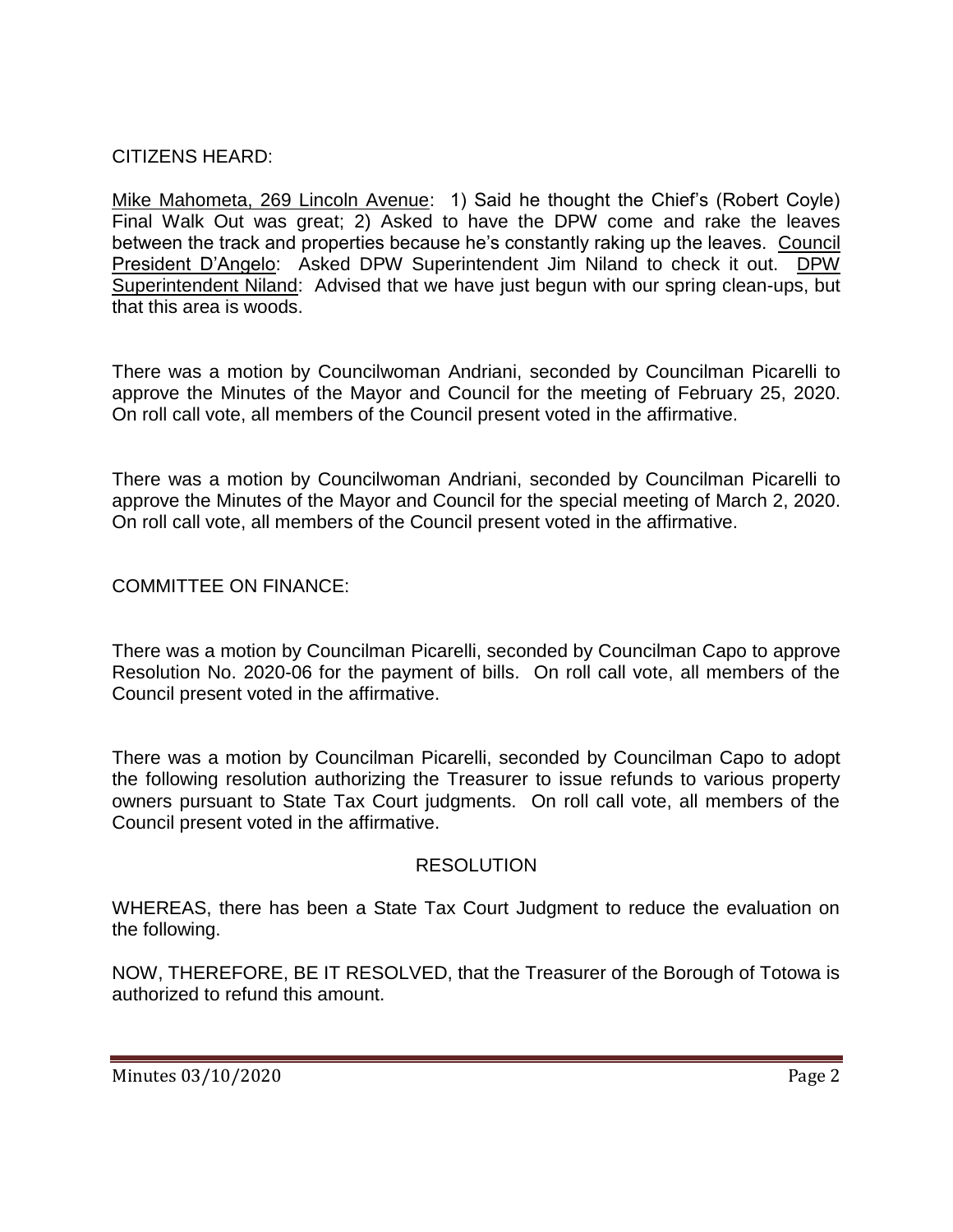| <b>Block Lot</b> |       | <b>Property/Owner</b> | Payable To:                                                                                             | Year | From                | <u>To</u>           | <b>Amount</b> |
|------------------|-------|-----------------------|---------------------------------------------------------------------------------------------------------|------|---------------------|---------------------|---------------|
| 9                | 34.11 | 14 Centennial Ct.     | Maher Kour<br>C/O Valerie Hofer, Esq<br><b>Trust Account</b>                                            | 2018 | 1,035,600           | 935,600             | \$2,383.00    |
|                  |       |                       |                                                                                                         | 2019 | 1,035,600           | 935,600             | 2,388.00      |
|                  |       |                       |                                                                                                         |      | <b>Total Check:</b> |                     | \$4,771.00    |
| 9.05             |       |                       | 11.01 39 Mountainview Ct Parikh, Sudhir & Trupti 2018<br>C/O Valerie Hofer, Esq<br><b>Trust Account</b> |      | 1,450,000           | 1,390,000           | \$1,429.80    |
|                  |       |                       |                                                                                                         | 2019 | 1,450,000           | 1,390,000           | 1,432.80      |
|                  |       |                       |                                                                                                         |      | <b>Total Check:</b> |                     | \$2,862.60    |
| 74.02            | 2     | 30 Battle Ridge Tr    | Itkin, Eliezer & Edina<br>C/O Valerie Hofer, Esq<br><b>Trust Account</b>                                | 2017 | 1,135,600           | 1,027,000           | \$2,561.87    |
|                  |       |                       |                                                                                                         | 2018 | 1,135,600           | 1,027,000           | 2,587.94      |
|                  |       |                       |                                                                                                         | 2019 | 1,135,600           | 1,027,000           | 2,593.37      |
|                  |       |                       |                                                                                                         |      |                     | <b>Total Check:</b> | \$7,743.18    |
|                  |       |                       |                                                                                                         |      |                     |                     |               |

Mail to: The Law Office of Valerie Hofer, Esq. 241 Radcliffe Street, 1<sup>st</sup> Floor Bristol, PA 19007

# COMMITTEE ON PUBLIC SAFETY:

There was a motion by Councilman Capo, seconded by Councilman Bucher to approve firemen's application, the purchase of firemen's equipment and authorize a firemen's physical for Michael Bastante for Volunteer Fire Company No. 1. On roll call vote, all members of the Council present voted in the affirmative.

# COMMITTEE ON PUBLIC WORKS:

There was a motion by Councilman Bucher, seconded by Councilwoman Palazzo to adopt the following Resolution Authorizing The Purchase And Delivery Of One 2020 International Dump Truck For The Department Of Public Works. On roll call vote, all members of the Council present voted in the affirmative.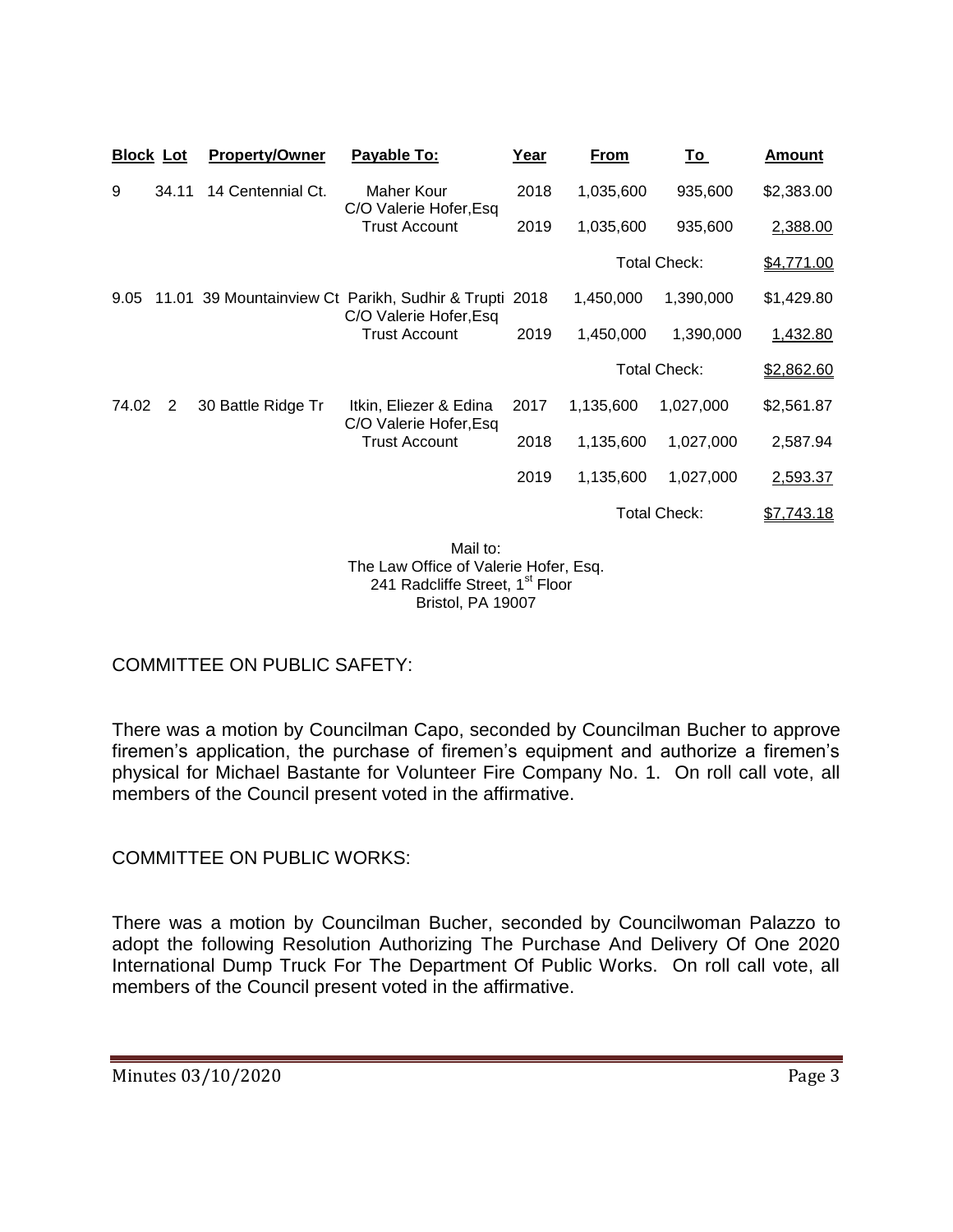## RESOLUTION NO. 45-2020

#### RESOLUTION AUTHORIZING THE PURCHASE AND DELIVERY OF ONE 2020 INTERNATIONAL DUMP TRUCK FOR THE DEPARTMENT OF PUBLIC WORKS

WHEREAS, the Borough of Totowa Department of Public Works ("DPW") Superintendent has requested that a new 2020 International Dump Truck be purchased for use by the DPW; and

WHEREAS, the Mayor and Council of the Borough of Totowa have determined that there is a need for this vehicle; and

WHEREAS, the Mayor and Council of the Borough of Totowa desire to authorize the purchase and delivery of the new 2020 International Dump Truck; and

WHEREAS, State of New Jersey Contract No. T2787 has been awarded to Bucks Co. International, 134 Old Oxford Road, Langhorne, Pennsylvania 19047 for the purchase and delivery of one new 2020 International Dump Truck and all related equipment; and

WHEREAS, Bucks Co. International has submitted a proposal dated December 11, 2019 for the purchase and delivery of one new 2020 International Dump Truck Model HV507 in the amount of \$134,894.00, a copy of which is on file in the office of the Borough of Totowa Municipal Clerk; and

WHEREAS, pursuant to the applicable New Jersey State laws, the purchase of this vehicle may be authorized without public bidding.

NOW, THEREFORE, BE IT RESOLVED, that the Mayor and Council of the Borough of Totowa do hereby authorize the purchase and delivery of one new 2020 International Dump Truck Model HV507 from Bucks Co. International in the amount of \$134,894.00.

BE IT FURTHER RESOLVED, that the Mayor and Municipal Council of the Borough of Totowa do hereby authorize the Municipal Clerk and DPW Superintendent to execute any and all instruments relating thereto.

There was a motion by Councilman Bucher, seconded by Councilwoman Palazzo to adopt the following Resolution Authorizing The Purchase And Delivery Of One Henke Snow Plow For The Department Of Public Works. On roll call vote, all members of the Council present voted in the affirmative.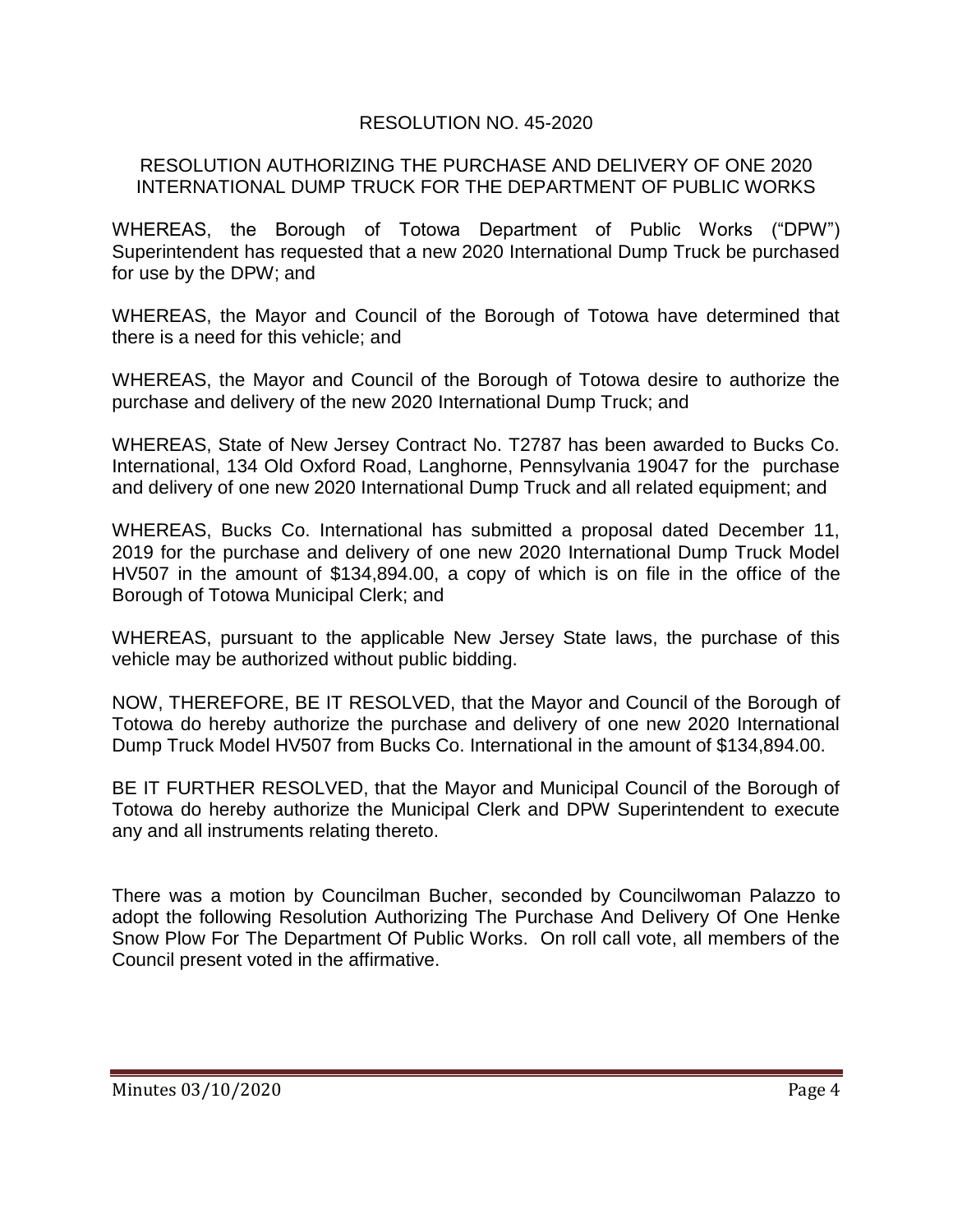## RESOLUTION NO. 46-2020

#### RESOLUTION AUTHORIZING THE PURCHASE AND DELIVERY OF ONE HENKE SNOW PLOW FOR THE DEPARTMENT OF PUBLIC WORKS

WHEREAS, the Borough of Totowa Department of Public Works ("DPW") Superintendent has requested that a new Henke Snow Plow be purchased for use by the DPW; and

WHEREAS, the Mayor and Council of the Borough of Totowa have determined that there is a need for this equipment; and

WHEREAS, the Mayor and Council of the Borough of Totowa desire to authorize the purchase and delivery of the new Henke Snow Plow; and

WHEREAS, The Educational Services Commission of New Jersey ("ESCNJ Co-op") has awarded Contract No. ESCNJ 17/18-30 to Trius, Inc., 5049 Industrial Road, Farmingdale, New Jersey 07727 for steel snow plows; and

WHEREAS, Trius, Inc. has submitted a proposal dated December 11, 2019 for the purchase and delivery of one new Henke Model 36R10W 36"x10' Reversible Steel Snow Plow in the amount of \$15,839.10, a copy of which is on file in the office of the Borough of Totowa Municipal Clerk; and

WHEREAS, pursuant to the applicable New Jersey State laws, the purchase of one new Henke Model 36R10W 36"x10' Reversible Steel Snow Plow may be authorized without public bidding.

NOW, THEREFORE, BE IT RESOLVED, that the Mayor and Council of the Borough of Totowa do hereby authorize the purchase and delivery of one new Henke Model 36R10W 36"x10' Reversible Steel Snow Plow from Trius, Inc. in the amount of \$15,839.10.

BE IT FURTHER RESOLVED, that the Mayor and Municipal Council of the Borough of Totowa do hereby authorize the Municipal Clerk and DPW Superintendent to execute any and all instruments relating thereto.

There was a motion by Councilman Bucher, seconded by Councilwoman Palazzo to adopt the following Resolution Authorizing The Purchase And Delivery Of One Swenson Spreader For The Department Of Public Works. On roll call vote, all members of the Council present voted in the affirmative.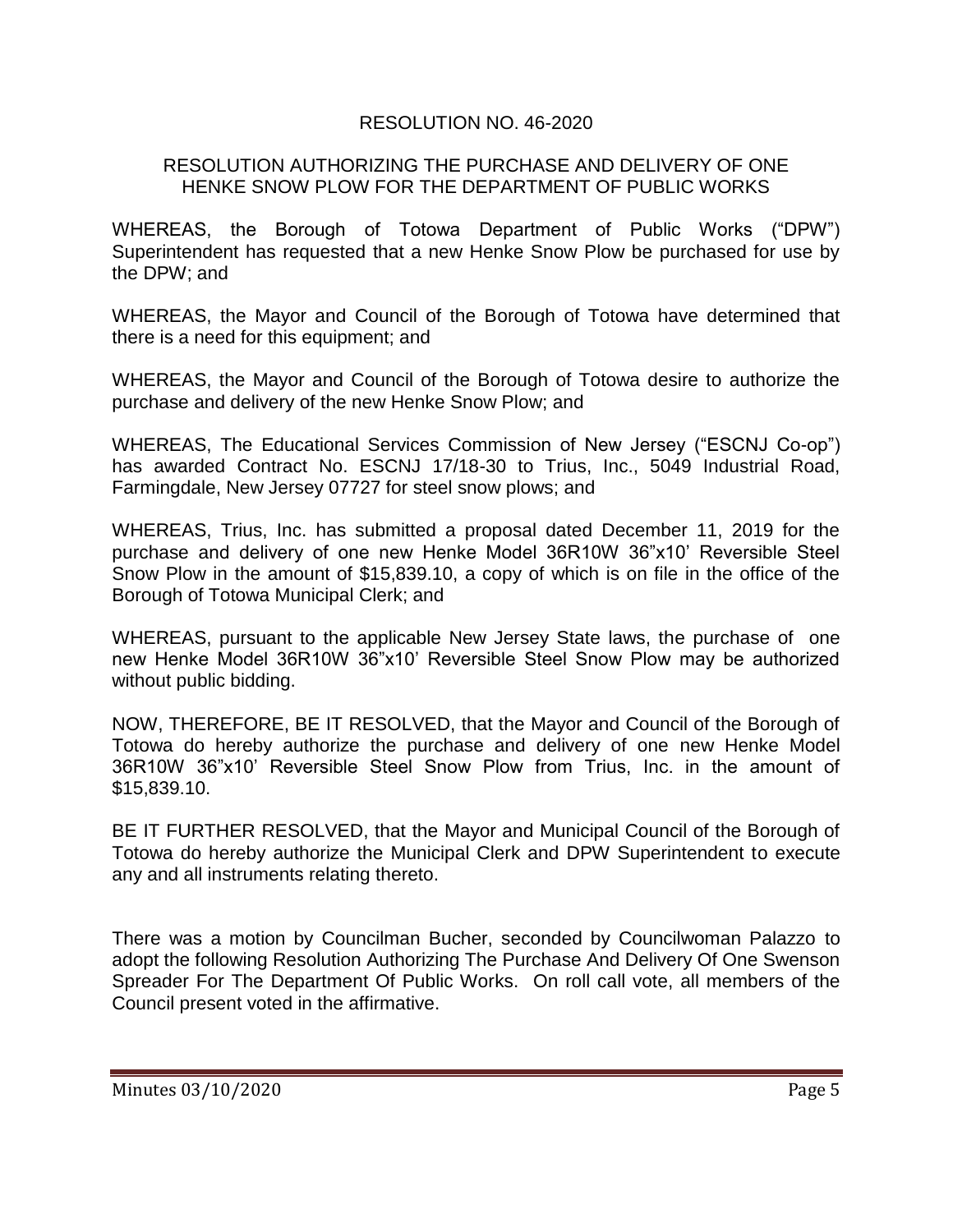## RESOLUTION NO. 47-2020

#### RESOLUTION AUTHORIZING THE PURCHASE AND DELIVERY OF ONE SWENSON SPREADER FOR THE DEPARTMENT OF PUBLIC WORKS

WHEREAS, the Borough of Totowa Department of Public Works ("DPW") Superintendent has requested that a new Swenson Spreader be purchased for use by the DPW; and

WHEREAS, the Mayor and Council of the Borough of Totowa have determined that there is a need for this equipment; and

WHEREAS, the Mayor and Council of the Borough of Totowa desire to authorize the purchase and delivery of one new Swenson Spreader; and

WHEREAS, The Educational Services Commission of New Jersey ("ESCNJ Co-op") has awarded Contract No. ESCNJ 17/18-30 to Trius, Inc., 5049 Industrial Road, Farmingdale, New Jersey 07727 for spreaders; and

WHEREAS, Trius, Inc. has submitted a proposal dated December 11, 2019 for the purchase and delivery of one new Swenson Spreader in the amount of \$15,786.30, a copy of which is on file in the office of the Borough of Totowa Municipal Clerk; and

WHEREAS, pursuant to the applicable New Jersey State laws, the purchase of one new Swenson Spreader may be authorized without public bidding.

NOW, THEREFORE, BE IT RESOLVED, that the Mayor and Council of the Borough of Totowa do hereby authorize the purchase and delivery of one new Swenson Spreader from Trius, Inc. in the amount of \$15,786.30.

BE IT FURTHER RESOLVED, that the Mayor and Municipal Council of the Borough of Totowa do hereby authorize the Municipal Clerk and DPW Superintendent to execute any and all instruments relating thereto.

There was a motion by Councilman Bucher, seconded by Councilwoman Palazzo to approve Payment Estimate No. 3 in the amount of \$39,886.29 to Manor II Electric, Inc. for the DPW Garage and Shepherds Lane Pump Station Generator Improvements. On roll call vote, all members of the Council present voted in the affirmative.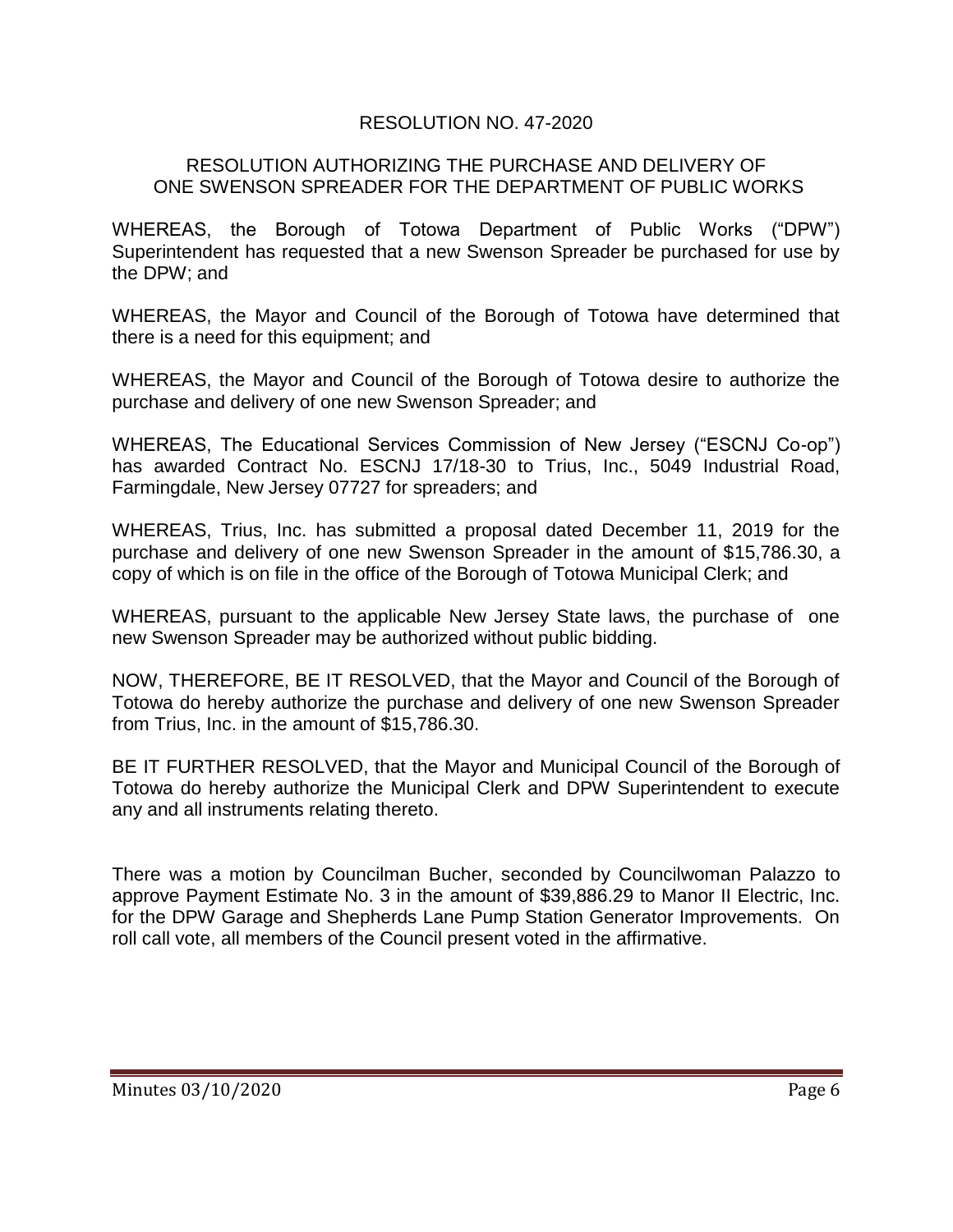# COMMITTEE ON ENGINEERING & PUBLIC PROPERTY:

There was no report.

## COMMITTEE ON LIAISON & INSPECTION:

There was a motion by Councilwoman Andriani, seconded by Councilman Bucher to adopt the following Resolution Authorizing The Application To The New Jersey Library Construction Bond Act. On roll call vote, all members of the Council present voted in the affirmative.

## RESOLUTION NO. 48-2020

#### RESOLUTION AUTHORIZING THE APPLICATION TO THE NEW JERSEY LIBRARY CONSTRUCTION BOND ACT

WHEREAS, the Totowa Public Library Board of Trustee has requested to make application to the New Jersey Library Construction Bond Act for improvements to the Totowa Public Library; and

WHEREAS, the Mayor and Council of the Borough of Totowa have determined that there is a need for these improvements to be undertaken by the Totowa Public Library.

NOW, THEREFORE, BE IT RESOLVED, by the Mayor and Council of the Borough of Totowa that the Borough of Totowa and the Totowa Public Library Board of Trustees hereby certifies that permission has been granted to apply for the project entitled the New Jersey Library Construction Bond Act for the purposes described in the application in the amount of: \$279,410.00.

There was a motion by Councilwoman Andriani, seconded by Councilman Bucher to adopt the following Resolution Certifying The Matching Funds For The Application To The New Jersey Library Construction Bond Act. On roll call vote, all members of the Council present voted in the affirmative.

# RESOLUTION NO. 49-2020

#### RESOLUTION CERTIFYING THE MATCHING FUNDS FOR THE APPLICATION TO THE NEW JERSEY LIBRARY CONSTRUCTION BOND ACT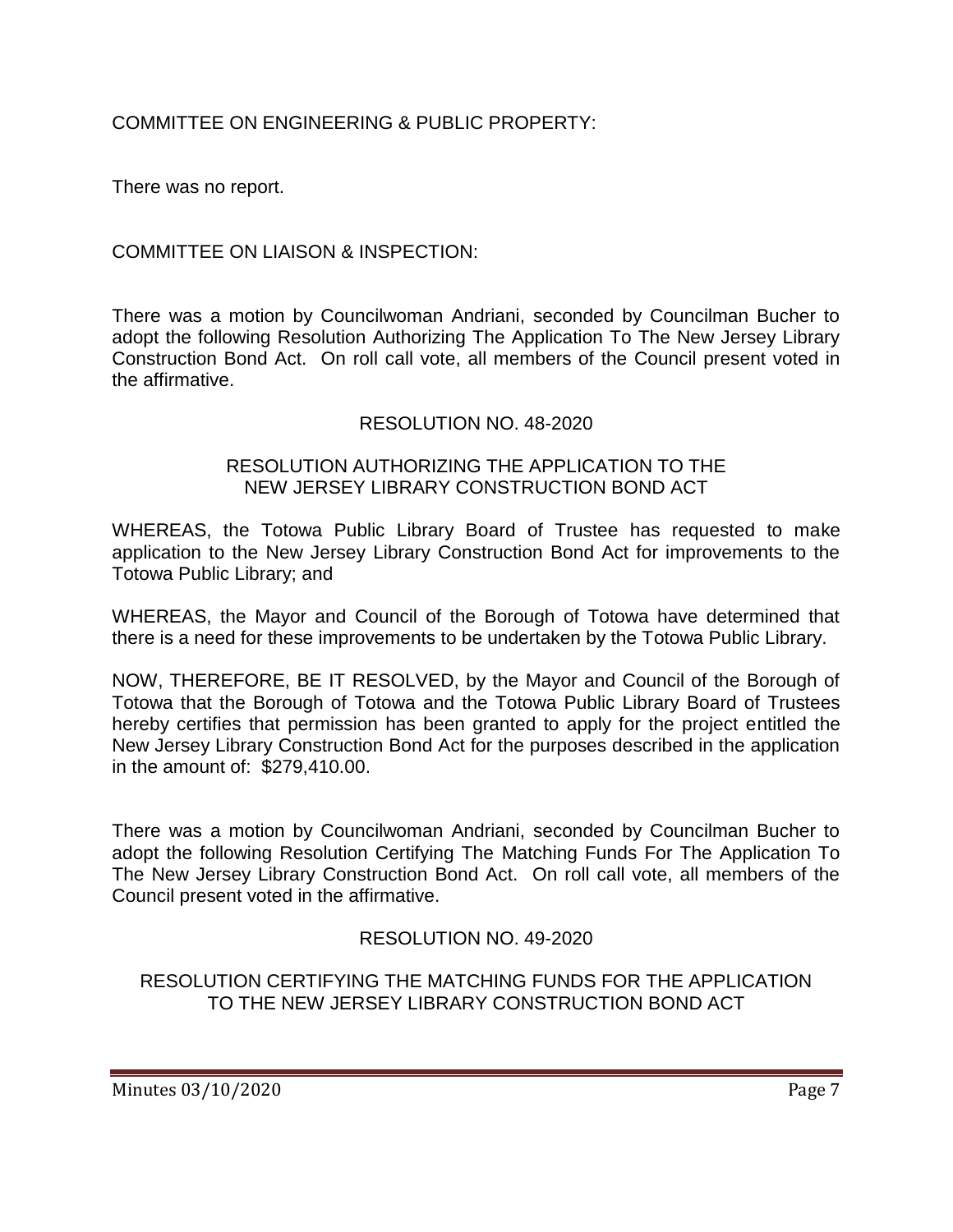WHEREAS, the Borough of Totowa and the Totowa Public Library hereby certify that permission has been granted to apply for the project entitled the New Jersey Library Construction Bond Act, in the amount of: \$279,410.00.

NOW, THEREFORE, BE IT RESOLVED, that the Mayor & Council of the Borough of Totowa hereby certifies that it will provide \$41,850.00 towards this project to any awarded grant funding through the New Jersey Library Construction Bond Act grant program, with the Totowa Public Library providing the remainder of the 50% match required by this grant.

BE IT FURTHER RESOLVED, that the Mayor & Council of the Borough of Totowa hereby certifies it will contribute \$41,850.00 towards the 50% match required.

A letter from the Board of Health advising that the Annual Rabies Clinic will be held on Tuesday, April 28, 2020 at the DPW Garage at 7:00 p.m. was received and filed.

COMMITTEE ON LEGISLATION & ORDINANCES:

There was a motion by Councilwoman Palazzo, seconded by Councilman Picarelli to introduce on first reading and advertise for public hearing the following entitled ordinance. On roll call vote, all members of the Council present voted in the affirmative.

# **ORDINANCE NO. 03-2020**

#### **ORDINANCE OF THE BOROUGH OF TOTOWA AUTHORIZING THE EXECUTION OF A FINANCIAL AGREEMENT WITH RESPECT TO A PORTION OF CERTAIN PROPERTY IDENTIFIED ON THE BOROUGH'S TAX MAPS AS BLOCK 154, LOT 19.07 LOCATED WITHIN THE NORTH JERSEY DEVELOPMENTAL CENTER REDEVELOPMENT AREA**

There was a motion by Councilwoman Palazzo, seconded by Councilman Picarelli to adopt the following Resolution Of The Borough Of Totowa, In The County Of Passaic, State Of New Jersey, Making Application To The Local Finance Board Seeking Authorization For Not To Exceed \$200,000 Non-Recourse Redevelopment Area Bonds In Connection With The Redevelopment Of The North Jersey Developmental Center Redevelopment Area Pursuant To N.J.S.A. 40A:12A-29(a)(3) And N.J.S.A. 40A:12A-67(g). On roll call vote, all members of the Council present voted in the affirmative.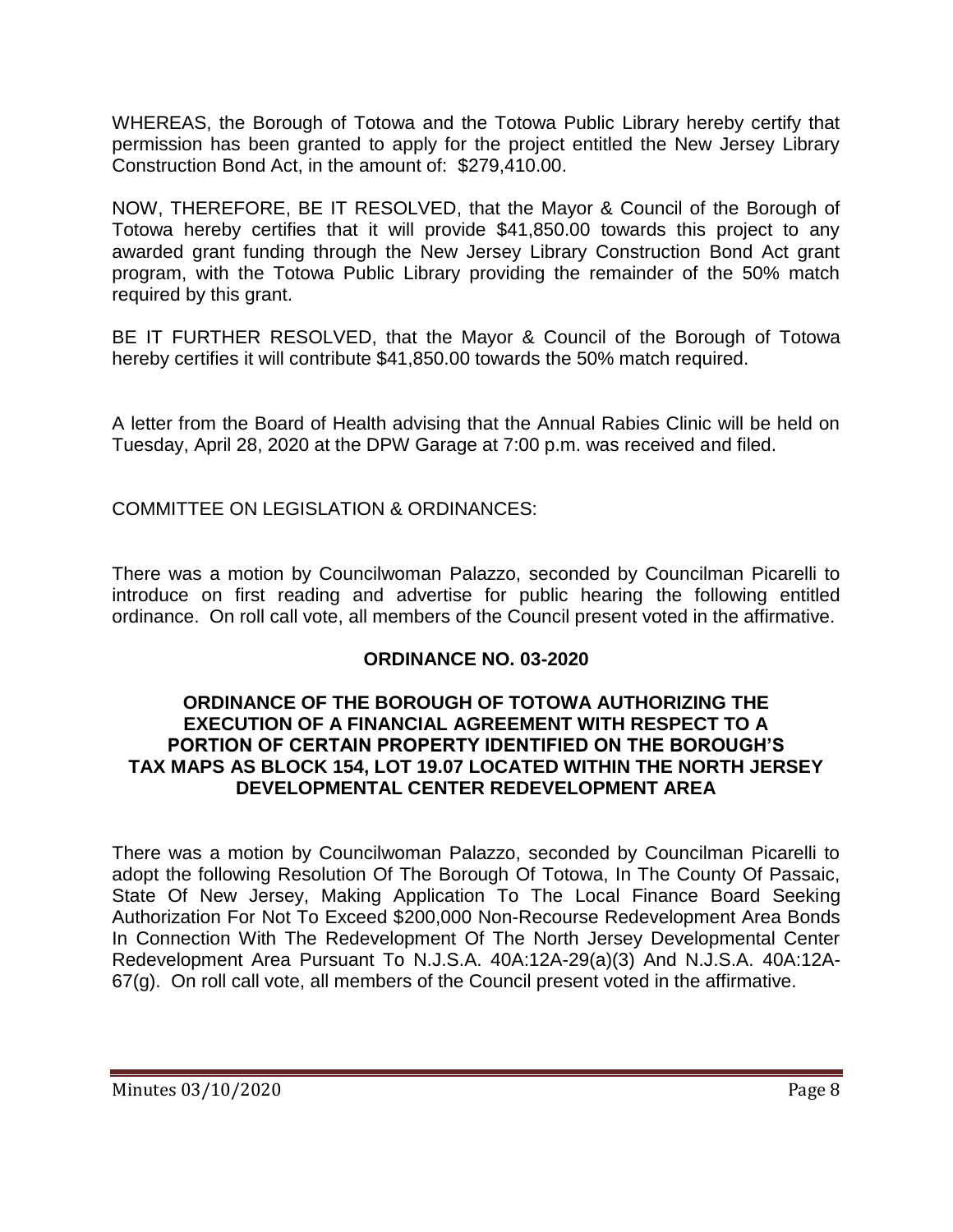# RESOLUTION NO. 50-2020

#### RESOLUTION OF THE BOROUGH OF TOTOWA, IN THE COUNTY OF PASSAIC, STATE OF NEW JERSEY, MAKING APPLICATION TO THE LOCAL FINANCE BOARD SEEKING AUTHORIZATION FOR NOT TO EXCEED \$200,000 NON-RECOURSE REDEVELOPMENT AREA BONDS IN CONNECTION WITH THE REDEVELOPMENT OF THE NORTH JERSEY DEVELOPMENTAL CENTER REDEVELOPMENT AREA PURSUANT TO N.J.S.A. 40A:12A-29(A)(3) AND N.J.S.A. 40A:12A-67(G)

WHEREAS, the Borough of Totowa (the "Borough") desires to make application to the Local Finance Board with respect to a proposed bond ordinance authorizing the issuance of not to exceed \$200,000 non-recourse redevelopment area bonds (the "Bonds"), and the pledge of certain payments in lieu of taxes with respect to the repayment thereof, all in connection with the construction of a senior care facility within the North Jersey Developmental Center Redevelopment Area pursuant to *N.J.S.A.* 40A:12A-29(a)(3) and *N.J.S.A.* 40A:12A-67(g) of the Redevelopment Area Bond Financing Law, *N.J.S.A.* 40A:12A-64 *et seq.* (the "RAB Law"); and

WHEREAS, any financial instrument, such as the Bonds proposed herein, which are secured in whole or in part by payments in lieu of taxes shall be subject to the review and approval of the Local Finance Board within the New Jersey Department of Community Affairs (the "Board") pursuant to the RAB Law; and

WHEREAS, the Borough believes that:

(a) it is in the public interest to accomplish such purpose; and

(b) said purpose or improvements are for the health, welfare, convenience or betterment of the inhabitants of the local unit; and

(c) the amounts to be expended for said purpose or improvements are not unreasonable or exorbitant; and

(d) the proposal is an efficient and feasible means of providing services for the needs of the inhabitants of the local unit and will not create an undue financial burden to be placed upon the local unit,

NOW, THEREFORE, BE IT RESOLVED, by the Borough Council of the Borough of Totowa, County of Passaic, State of New Jersey, as follows: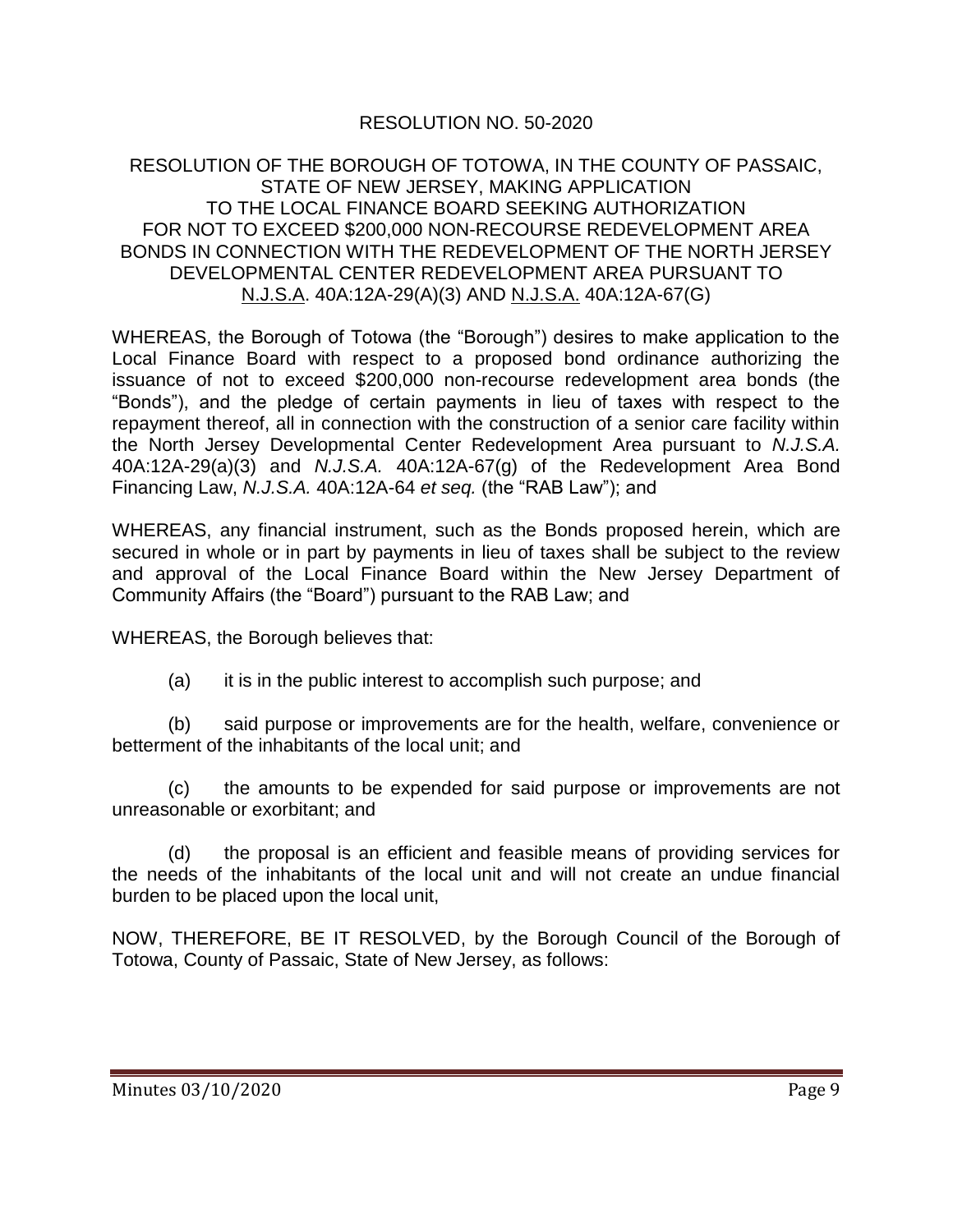# I. GENERAL

The aforementioned recitals are incorporated herein as though fully set forth at length.

# II. APPLICATION TO LOCAL FINANCE BOARD APPROVED

(a) The application to the Local Finance Board is hereby approved, and the Borough's counsel, McManimon, Scotland & Baumann, LLC, Roseland, New Jersey, along with other representatives of the Borough, are hereby authorized to prepare and submit the above-referenced application.

(b) The Local Finance Board is hereby respectfully requested to consider such application and to record its findings, recommendations and/or approvals as the same may be required by law.

# III. SEVERABILITY

If any part of this Resolution shall be deemed invalid, such parts shall be severed and the invalidity thereby shall not affect the remaining parts of this Resolution.

# IV. AVAILABILITY OF THE RESOLUTION

A copy of this Resolution shall be available for public inspection at the offices of the Borough.

# V. EFFECTIVE DATE

This Resolution shall take effect upon final passage.

There was a motion by Councilwoman Palazzo, seconded by Councilman Picarelli to approve Raffle License Application Nos. 2199 & 2200 for HSA Charles Olbon for a Tricky Tray and On-Premise 50/50 to be held on April 24, 2020 at the Elks Lodge #2111. On roll call vote, all members of the Council present voted in the affirmative.

There was a motion by Councilwoman Palazzo, seconded by Councilman Picarelli to approve Raffle License Application No. 2201 for North Jersey Elks Developmental Disabilities Agency for a Tricky Tray to be held on April 30, 2020 at The Grand Bethwood. On roll call vote, all members of the Council present voted in the affirmative.